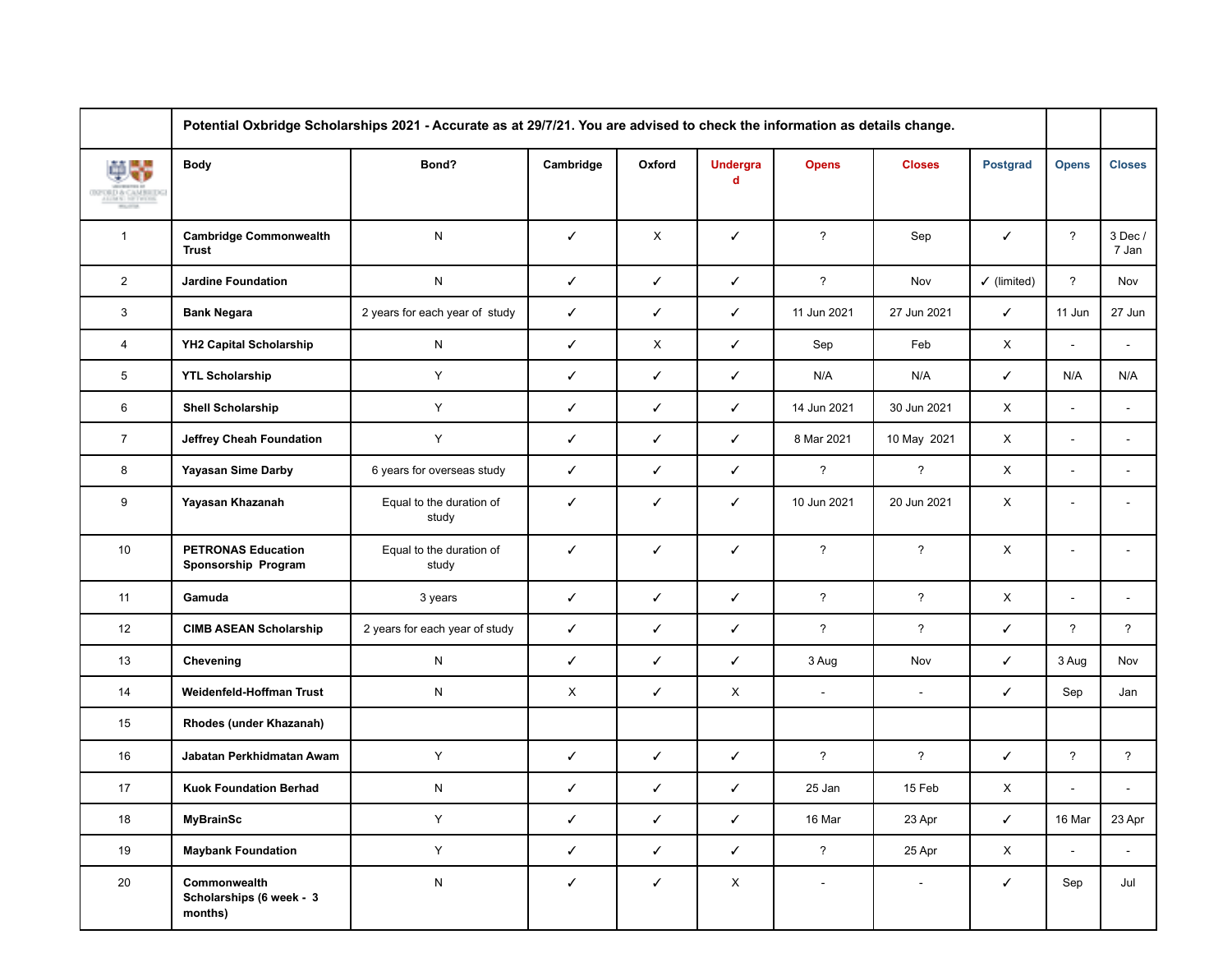| 21 | <b>Bank Pembangunan</b><br>Scholarship | 10 years |  | 23 Jun | 10 Jul |  |  |
|----|----------------------------------------|----------|--|--------|--------|--|--|
| 22 | Yayasan DayaDiri                       |          |  |        |        |  |  |
| 23 | <b>Yayasan UEM</b>                     |          |  |        |        |  |  |

| <b>Notes</b>                           |                                                                                                     |
|----------------------------------------|-----------------------------------------------------------------------------------------------------|
| <b>Cambridge Commonwealth Trust</b>    | Scholarship is applied for when applying to Cambridge                                               |
| <b>Jardine Foundation</b>              | Cambridge: Downing,<br>Magdalene, Peterhouse, Trinity   Oxford: Exeter, Oriel, The Queen's, Trinity |
| <b>Bank Negara</b>                     |                                                                                                     |
| YH2 Capital Scholarship                | Only one scholarship to<br>Magdalene College, Cambridge "Postponed for a year" in 2020              |
| <b>YTL Scholarship</b>                 |                                                                                                     |
| <b>Shell Scholarship</b>               | Specific subjects in<br>Engineering, Sciences and Commercial                                        |
| Jeffrey Cheah Foundation               |                                                                                                     |
| <b>Yayasan Sime Darby</b>              | Total monthly household gross income of RM11k and below, aged 25 or below                           |
| Yayasan Khazanah                       |                                                                                                     |
| PETRONAS Education Sponsorship Program |                                                                                                     |
| Gamuda                                 |                                                                                                     |
| <b>CIMB ASEAN Scholarship</b>          | Under 27 years of age                                                                               |
| Chevening                              | Jeffrey Cheah provides<br>Cambridge schoalrship through Chevening                                   |
| Weidenfeld-Hoffman Trust               |                                                                                                     |
| Rhodes (under Khazanah)                |                                                                                                     |
| Jabatan Perkhidmatan Awam              | Convertible Ioan for Program Penajaan Nasional /<br>scholarship for Biasiswa Yang Di-Pertuan Agong  |
| <b>Kuok Foundation Berhad</b>          |                                                                                                     |